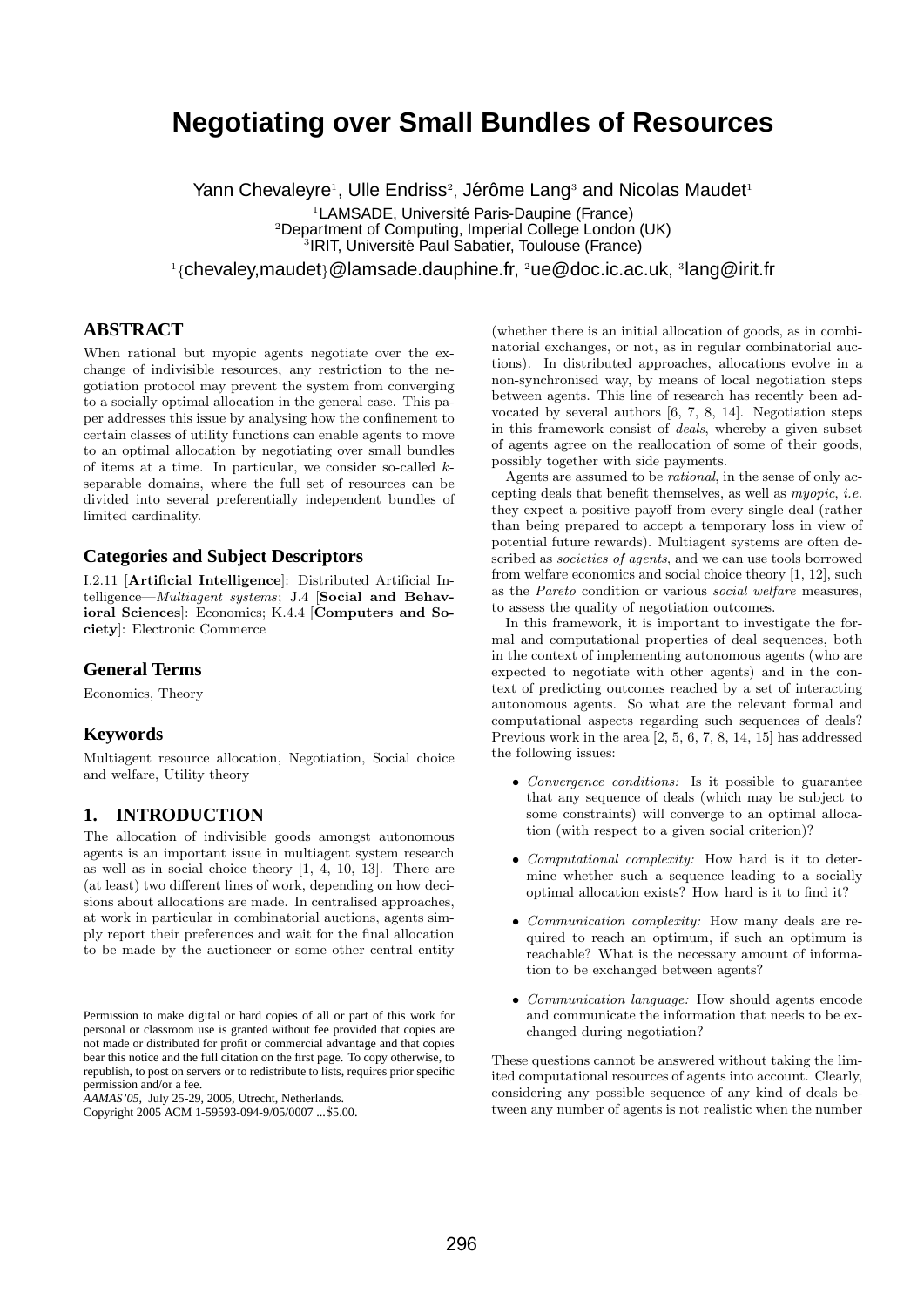of resources and/or agents is large enough. Agents may be rational only to a certain extent, due to the fact that their computational (and cognitive, in the case of human agents) resources are limited. Therefore, we need to investigate the effects of this bounded rationality assumption on the results of the above types.

One way of tackling this issue consists of assuming that agents are only able to negotiate deals over small bundles of items. (Clearly, there are also other ways, such as bounding the number of deals in the sequence and/or the number of agents involved in each deal.) Negotiation with a limited number of items per deal has already received some attention, especially in [6], where it is shown that the complexity of checking the existence of a sequence of deals involving one resource each is NP-hard, and in [8], where some conditions on utility functions are identified that guarantee that sequences of deals involving one resource each are sufficient to reach socially optimal allocations.

In this paper we go one step further and generalise the latter type of result by establishing a sufficient condition on utility functions for agents to be able to negotiate an allocation with maximal social welfare by means of a sequence of deals involving at most  $k$  items each. We also investigate the case where side payments are not allowed (in which case utilities do not have to be inter-comparable, and preferences can be assumed to be ordinal), and establish a sufficient condition for the existence of a sequence of deals involving  $k$  items each leading to a Pareto optimal allocation of resources. We also show that it is not feasible to give conditions of this kind that are both sufficient and necessary for reaching optimal outcomes by negotiating over small bundles of items at a time.

Paper overview. The remainder of this paper is organised as follows. Section 2 introduces the negotiation framework and covers relevant previous results [8, 14]. Our results on sufficient conditions for convergence for negotiation over small bundles are presented in Sections 3 and 4: additively k-separable utility functions permit negotiation with side payments over  $k$  items at a time, while *lexicographically* k-separable preference relations are suitable in case side payments are not possible. Section 5 discusses the problem of giving similar conditions that would be not only sufficient but also necessary, and Section 6 concludes.

# **2. MYOPIC NEGOTIATION**

In this section we introduce the negotiation framework used throughout this paper and report a number of known technical results.

# **2.1 Negotiation Problems**

We analyse scenarios where two or more agents belonging to a set  $A$  negotiate over a number of *indivisible* resources belonging to a set  $\mathcal R$ . An *allocation A* is a partitioning of  $\mathcal R$ amongst the agents in  $A$ . For instance, given an allocation A with  $A(i) = \{r_5, r_6\}$ , agent i owns resources  $r_5$  and  $r_6$ .

We consider two variants of the framework; one where agents express their preferences using utility functions mapping bundles of resources to numerical values and another one where agents only use ordinal preference relations.

DEFINITION 1 (NEGOTIATION PROBLEMS). A negotiation problem with numerical preferences is a tuple  $\mathcal{P} =$   $\langle \mathcal{R}, \mathcal{A}, u_1, \ldots, u_n, A_0 \rangle$ , where

- $R$  is a finite set of indivisible resources;
- $\mathcal{A} = \{1, \ldots, n\}$  is a finite set of agents  $(n \geq 2)$ ;
- for all  $i \in \mathcal{A}$ ,  $u_i$  is a mapping from  $2^{\mathcal{R}}$  to  $\mathbb{R}$ ,
- $A_0: \mathcal{A} \to 2^{\mathcal{R}}$  is an initial allocation.

A negotiation problem with ordinal preferences is a tuple  $P=$  $\langle \mathcal{R}, \mathcal{A}, \preceq_1, \ldots, \preceq_n, A_0 \rangle$  where  $\mathcal{R}, \mathcal{A}$  and  $A_0$  are as before and for all  $i \in \mathcal{A}, \preceq_i$  is a complete weak order on  $2^{\mathcal{R}}$ .

Every preference relation  $\prec_i$  also gives rise to an indifference relation  $\sim_i$  and a strict preference relation  $\prec_i$ :

- $R_1 \sim_i R_2$  iff  $R_1 \prec_i R_2$  and  $R_2 \prec_i R_1$ ;
- $R_1 \prec_i R_2$  iff not  $R_2 \preceq_i R_1$ .

Furthermore, every utility function induces an ordinal preference relation:  $R_1 \preceq_i R_2$  iff  $u_i(R_1) \preceq u_i(R_2)$ . Therefore, every negotiation problem with numerical preference also induces a negotiation problem with ordinal preferences.

# **2.2 The Social Perspective**

While preference relations and utility functions are used to model the interests of individual agents, as system designers, we are also interested in assessing the quality of a given allocation from a social point of view. Several concepts that allow us to do this have been developed in welfare economics and social choice theory [1, 12]. We write  $A \preceq_i A'$  as a shorthand for  $A(i) \preceq_i A'(i)$ .

DEFINITION 2 (PARETO OPTIMALITY). A resource allocation A is Pareto optimal iff there is no other allocation A' such that  $A \preceq_i A'$  for all  $i \in A$  and  $A \prec_i A'$  for at least one  $i \in \mathcal{A}$ .

Pareto optimality is often considered a minimal requirement for socially desirable allocations. A somewhat stronger concept is that of social welfare. We abbreviate  $u_i(A) =$  $u_i(A(i))$  for the utility agent i assigns to the bundle it receives in allocation A. The following definition applies only to the framework with numerical preferences:

DEFINITION 3 (SOCIAL WELFARE). The social welfare  $sw(A)$  of an allocation A is defined as follows:

$$
sw(A) = \sum_{i \in \mathcal{A}} u_i(A)
$$

This is the utilitarian definition of social welfare. We should stress that other notions of social welfare have been developed as well [1, 12].

#### **2.3 Deals and Rationality**

Given a particular allocation of resources, agents may agree on a (multilateral) deal to exchange some of the resources they currently hold. In general, a single deal may involve any number of resources and any number of agents. It transforms an allocation of resources  $A$  into a new allocation  $A'$ ; that is, we can define a deal as a pair  $\delta = (A, A')$  of allocations (with  $A \neq A'$ ).

A  $k$ -deal is a deal involving at most  $k$  resources, *i.e.* a deal  $\delta = (A, A')$  such that:

$$
|\mathcal{R} \setminus \bigcup_{i \in \mathcal{A}} (A(i) \cap A'(i))| \leq k
$$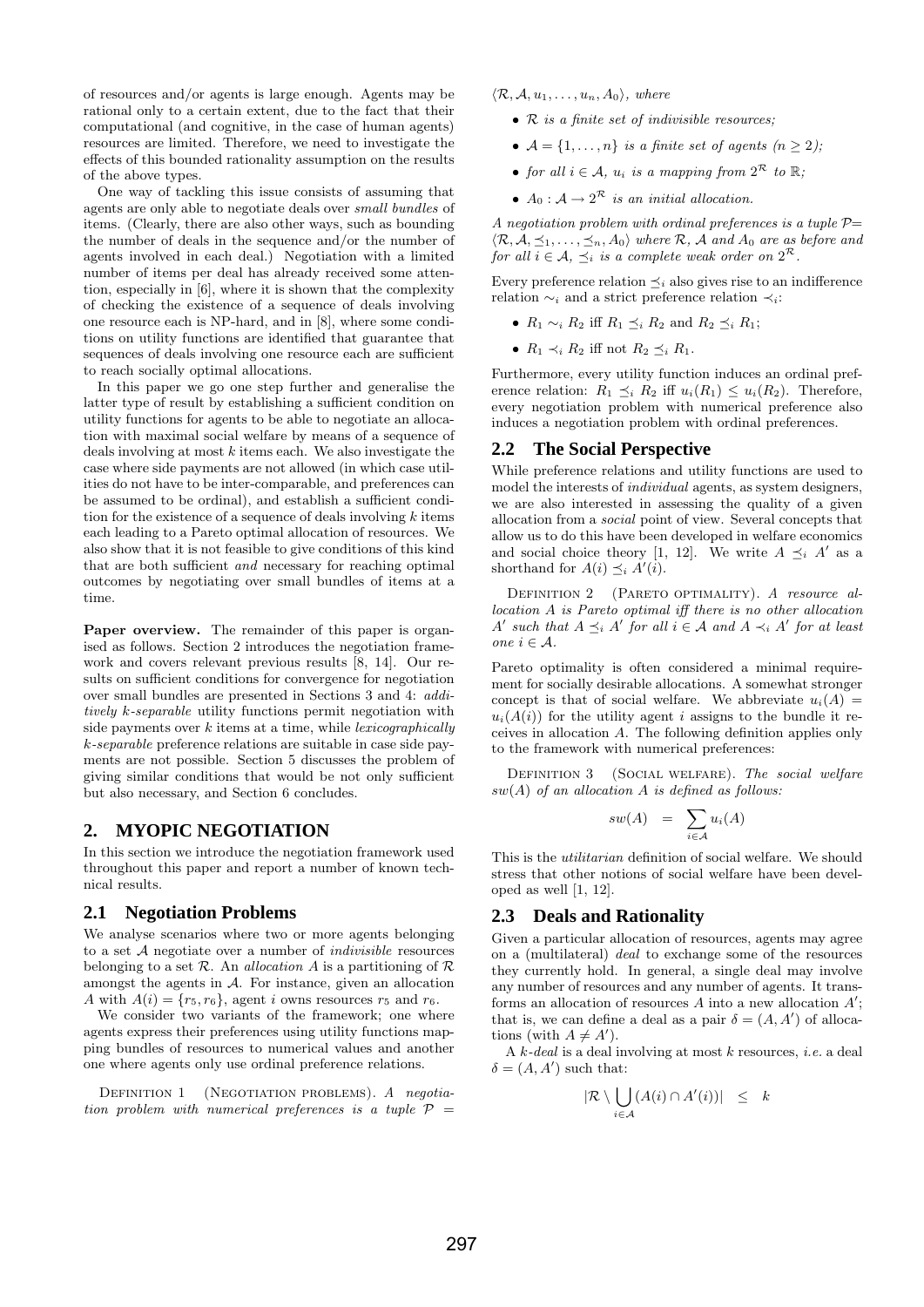A deal may be coupled with a number of monetary side payments to compensate some of the agents involved for an otherwise disadvantageous deal. This can be modelled using a payment function  $p : A \rightarrow \mathbb{R}$ . Such a function has to satisfy the side constraint  $\sum_{i \in \mathcal{A}} p(i) = 0$ , *i.e.* the overall amount of money in the system remains constant. If  $p(i) > 0$ , then agent *i pays* the amount of  $p(i)$ , while  $p(i) < 0$ means that it *receives* the amount of  $-p(i)$ . We distinguish deals with side payments and deals without side payments. For the latter,  $p(i)$  is required to be 0 for every agent  $i \in \mathcal{A}$ .

An agent may or may not find a particular deal acceptable. We shall assume that agents are rational in the sense of never accepting a deal that would not improve their personal welfare (see [14] for a justification of this approach). For negotiation problems with numerical preferences and deals with side payments, this myopic notion of individual rationality may be formalised as follows:

DEFINITION 4 (INDIVIDUAL RATIONALITY). A deal  $\delta =$  $(A, A')$  with side payments is rational iff there exists a payment function p such that  $u_i(A') - u_i(A) > p(i)$  for all  $i \in \mathcal{A}$ , except possibly  $p(i) = 0$  for agents i with  $A(i) = A'(i)$ .

In scenarios where side payments are not allowed, agents will be required to be cooperative in the sense of also accepting deals that do not result in a strict increase in personal welfare (see [8] for a justification):

DEFINITION 5 (COOPERATIVE RATIONALITY). A deal  $\delta = (A, A')$  without side payments is rational iff  $A \preceq_i A'$ for all  $i \in \mathcal{A}$  and  $A \prec_i A'$  for at least one  $i \in \mathcal{A}$ .

The second part of the definition ensures that at least one agent (say, the one proposing the deal) will have a strictly positive payoff for every rational deal. This condition is required to ensure the termination of negotiation processes.

For negotiation problems with numerical preferences, the following lemma establishes an important relationship between the local concept of individual rationality and the global concept of social welfare [8]:

LEMMA 1 (RATIONAL DEALS). A deal  $\delta = (A, A')$  with side payments is rational iff  $sw(A) < sw(A')$ .

Note that the same is not true for deals without side payments. While any cooperatively rational deal will increase social welfare (for negotiation problems with numerical preferences), there are social welfare-increasing deals that can only be made rational by using side payments.

#### **2.4 Known Convergence Results**

The following theorem is due to Sandholm [14]:

THEOREM 1 (MAXIMISING SOCIAL WELFARE). Any sequence of rational deals with side payments will eventually result in an allocation of resources with maximal social welfare.

Endriss et al. [8] also prove the following results:

THEOREM 2 (ADDITIVE DOMAINS). If all utility functions are additive, then any sequence of rational 1-deals with side payments will eventually result in an allocation of resources with maximal social welfare.

THEOREM 3 (PARETO OPTIMALITY). Any sequence of rational deals without side payments will eventually result in a Pareto optimal allocation of resources.

What all these results have in common is that they guarantee that agents can agree on any sequence of deals meeting the respective rationality condition without getting stuck in a local minimum. Reaching a socially optimal allocation always remains possible and there can be no infinite sequence of rational deals. In addition to this, Theorem 2 shows that simple deals involving only a single resource (and thereby only two agents) at a time suffice to negotiate an optimal allocation in a restricted type of domain where all utility functions are additive *(i.e.* the utility assigned to a bundle is always the sum of utilities assigned to the resources in that bundle). This is not the case in general; if there are no restrictions on utility functions, then deals involving any number of agents and resources may be required [8, 14].

In this paper, we are going to prove two generalisations of the above theorems.

# **3. ADDITIVE** k**-SEPARABILITY**

In this section, we introduce the class of *additively*  $k$ separable utility functions, which are useful in domains where the full set of resources  $R$  can be partitioned into several preferentially independent bundles of at most k items each. We discuss some of the properties of this class of utility functions and show that agents with additively  $k$ separable utility functions can always negotiate an allocation with maximal social welfare even if every single deal is required to be rational with side payments and may involve at most  $k$  resources.

# **3.1 Definition of Additive** k**-Separability**

Throughout this paper, let  $k$  be a (fixed) natural number.

DEFINITION 6 (ADDITIVE k-SEPARABILITY). Let  $P =$  $\langle R_1, \ldots, R_q \rangle$  be a partition of R. A utility function u is called additively k-separable wrt. P iff (i)  $|R_i| \leq k$  for all  $j \in \{1..q\}$  and (ii) the following holds for all  $R \subseteq \mathcal{R}$ :

$$
u(R) = u(\{\}) + \sum_{j=1}^{q} [u(R \cap R_j) - u(\{\})]
$$
 (1)

We are going to refer to the elements  $R_i$  in the partition as topics. In essence, the definition says that a domain is  $k$ -separable iff each topic consists of at most  $k$  resources and there are no synergies between items belonging to distinct topics. Observe how equation (1) simplifies for  $u({}) = 0$ , which is a reasonable assumption in most domains.

What happens when we choose extreme values for the parameter k? Firstly, if we set  $k = 1$  (in which case there is just a single possible partition of  $\mathcal{R}$ ) and if we assume  $u({\{\}) = 0$ , then the class of additively k-separable utility functions reduces to the class of *additive* functions. Secondly, only by choosing  $k = |\mathcal{R}|$  and a "partition" consisting of just a single topic can we ensure that *any* utility function is  $k$ -separable.

#### **3.2 Compact Representation of Preferences**

The "normal form" of representing utility functions, which involves listing all bundles of resources with non-zero utility, can be problematic as there may be up to  $2^{|\mathcal{R}|}$  such bundles in the worst case. Utility functions that are  $k$ -separable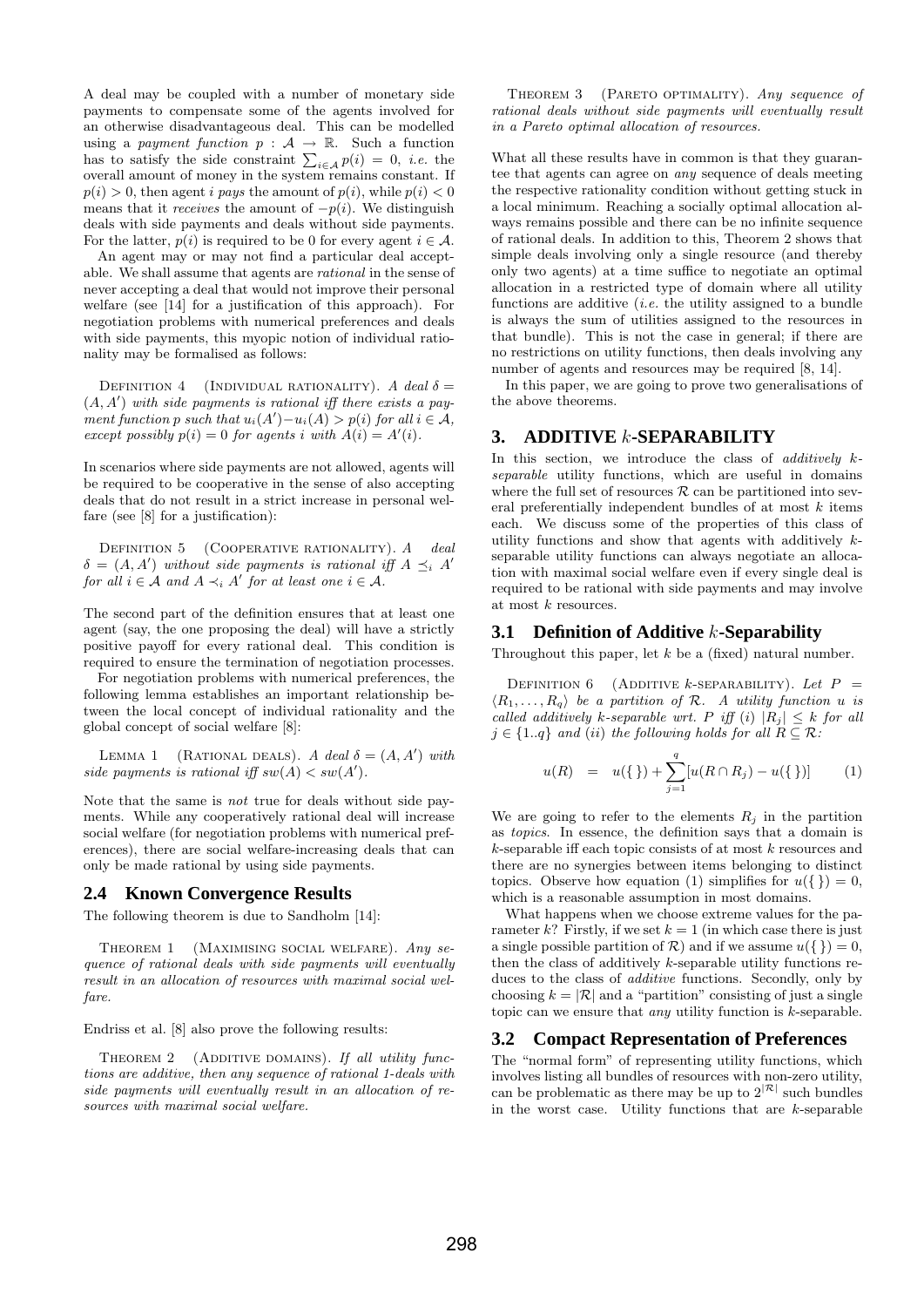often permit a more compact representation than would be possible with the general notation used thus far, particularly for small values of k.

Let  $u$  be a utility function that is additively  $k$ -separable with respect to a partition  $\langle R_1, \ldots, R_q \rangle$ . Now define a *local* utility function  $u^{\hat{j}}: 2^{R_j} \to \mathbb{R}$  for each topic  $R_j$  as follows:  $u^{j}(R) = u(R \cap R_{j}) - u(\{\})$  for all  $R \subseteq \mathcal{R}$ . Furthermore, define  $c = u({})$ . Then u can be written as follows:

$$
u(R) = c + \sum_{j=1}^{q} u^{j}(R) \text{ for all } R \subseteq \mathcal{R}
$$

The maximal number of non-zero values to be specified is now  $1 + \sum_{j=1}^q (2^{|R_j|} - 1) \leq q \cdot 2^k$  rather than  $2^{|R|}$ . Furthermore, specifying an additively  $k$ -separable utility function using this notation with local topic utilities will require the specification of *at most* as many non-zero values as in the normal form in the worst case (and considerably fewer in most cases).

The succinctness of the representation of agent preferences can be further improved by exploiting other structural properties of the utility functions. For instance, if synergies between different resources are restricted to bundles of at most  $k$  items (but these  $k$  items need not all belong to the same topic, as for k-separable functions), then the socalled  $k$ -*additive form* which specifies for each bundle  $R$  the marginal utility of owning all resources in  $R$  can often result in a more efficient representation [2]. For a detailed discussion of the subject of compact preference representation, particularly for ordinal preferences, we refer to the recent work of Lang [11].

#### **3.3 Convergence Result**

We call a *domain* additively  $k$ -separable iff the utility functions of all agents are additively k-separable with respect to the same partition of R.

THEOREM 4 (ADDITIVE  $k$ -SEPARABILITY). In additively k-separable domains, any sequence of rational k-deals with side payments will eventually result in an allocation with maximal social welfare.

PROOF. As any rational deal with side payments results in a strict increase in social welfare (Lemma 1) and as the space of possible allocations is finite, any negotiation process where all deals are required to be rational is bound to terminate eventually. It therefore suffices to show that for any allocation A that does not have maximal social welfare there still exists a rational k-deal with side payments.

Let  $A$  be such an allocation, *i.e.* there exists a further allocation A' such that  $sw(A) < sw(A')$ . We are going to use this superior allocation to identify a k-deal that applies to A and that is rational with side payments. Let  $\langle R_1, \ldots, R_q \rangle$ be the partition of  $R$  with respect to which our negotiation domain is  $k$ -separable. We rewrite equation  $(1)$  as follows:

$$
u(R) = (1-q) \cdot u(\{\}) + \sum_{j=1}^{q} u_i(R \cap R_j) \qquad (2)
$$

Next we define  $c_q^{\mathcal{A}}$  as follows:

$$
c_q^{\mathcal{A}} = \sum_{i \in \mathcal{A}} (1 - q) \cdot u_i(\{\}) \tag{3}
$$

Using equations (2) and (3), we can reformulate the definition of social welfare as follows:

$$
sw(A) = \sum_{i \in \mathcal{A}} u_i(A(i))
$$
  
=  $c_q^A + \sum_{i \in \mathcal{A}} \sum_{j=1}^q u_i(A(i) \cap R_j)$   
=  $c_q^A + \sum_{j=1}^q \sum_{i \in \mathcal{A}} u_i(A(i) \cap R_j)$ 

This last transformation (permutation of the sum over agents and the sum over topics) is one of the central steps in our proof. The same sequence of transformations can be applied to  $sw(A')$ , *i.e.* we obtain the following inequation:

$$
\sum_{j=1}^{q} \sum_{i \in \mathcal{A}} u_i(A(i) \cap R_j) \leq \sum_{j=1}^{q} \sum_{i \in \mathcal{A}} u_i(A'(i) \cap R_j)
$$

Hence, there exists a (at least one)  $j^* \in \{1..q\}$  such that the following holds:

$$
\sum_{i\in\mathcal{A}} u_i(A(i)\cap R_{j^*}) < \sum_{i\in\mathcal{A}} u_i(A'(i)\cap R_{j^*}) \tag{4}
$$

We are now in a position to identify an allocation  $A^*$  such that the deal  $\delta = (A, A^*)$  is a rational k-deal with side payments. For all agents  $i \in \mathcal{A}$ , define:

 $A^*(i) = [A(i) \setminus R_{j^*}] \cup [A'(i) \cap R_{j^*}]$ 

That is,  $A^*$  is like  $A'$  with respect to the resources in  $R_{j^*}$ and like the current allocation A with respect to all other resources. Clearly,  $\delta$  must be a k-deal, because it only involves items in  $R_{j^*}$  and  $|R_{j^*}| \leq k$  (by definition of k-separability). It remains to be shown that  $\delta$  is also rational.

By adding the sum  $c_q^A + \sum_{i=1}^{j \neq j^*}$  $\sum_{j\in\{1..q\}}\sum_{i\in\mathcal{A}}u_i(A(i)\cap R_j)$  to either side of  $(4)$ , we obtain the following inequation:

$$
c_q^{\mathcal{A}} + \sum_{j=1}^q \sum_{i \in \mathcal{A}} u_i(A(i) \cap R_j) c_q^{\mathcal{A}} + \sum_{i \in \mathcal{A}} u_i(A'(i) \cap R_{j^*}) + \sum_{j \in \{1..q\}}^{j \neq j^*} \sum_{i \in \mathcal{A}} u_i(A(i) \cap R_j)
$$

The lefthand side is equivalent to  $sw(A)$ , while the righthand side is equivalent to  $sw(A^*)$ , *i.e.* we have shown that  $sw(A)$  <  $sw(A^*)$ . By Lemma 1, the latter implies that  $\delta = (A, A^*)$  is a rational deal with side payments.

Hence, as long as the current allocation is not optimal, it is still possible to find a rational deal with side payments that involves at most  $k$  resources, and an optimal allocation will be reached after a finite number of such deals.  $\Box$ 

Observe that both Theorem 1 and Theorem 2 are in fact instances of Theorem 4. This follows from our earlier discussion of the cases  $k = |\mathcal{R}|$  and  $k = 1$ .

What are the crucial properties of additively  $k$ -separable domains that bring about the convergence result of Theorem 4? Firstly, in separable domains, the marginal utility gains associated with the resources belonging to different topics are entirely independent. Therefore, we could choose to always negotiate over the resources belonging to one topic at a time. Secondly, because of the cardinality restriction of at most k resources per topic, k-deals are sufficient for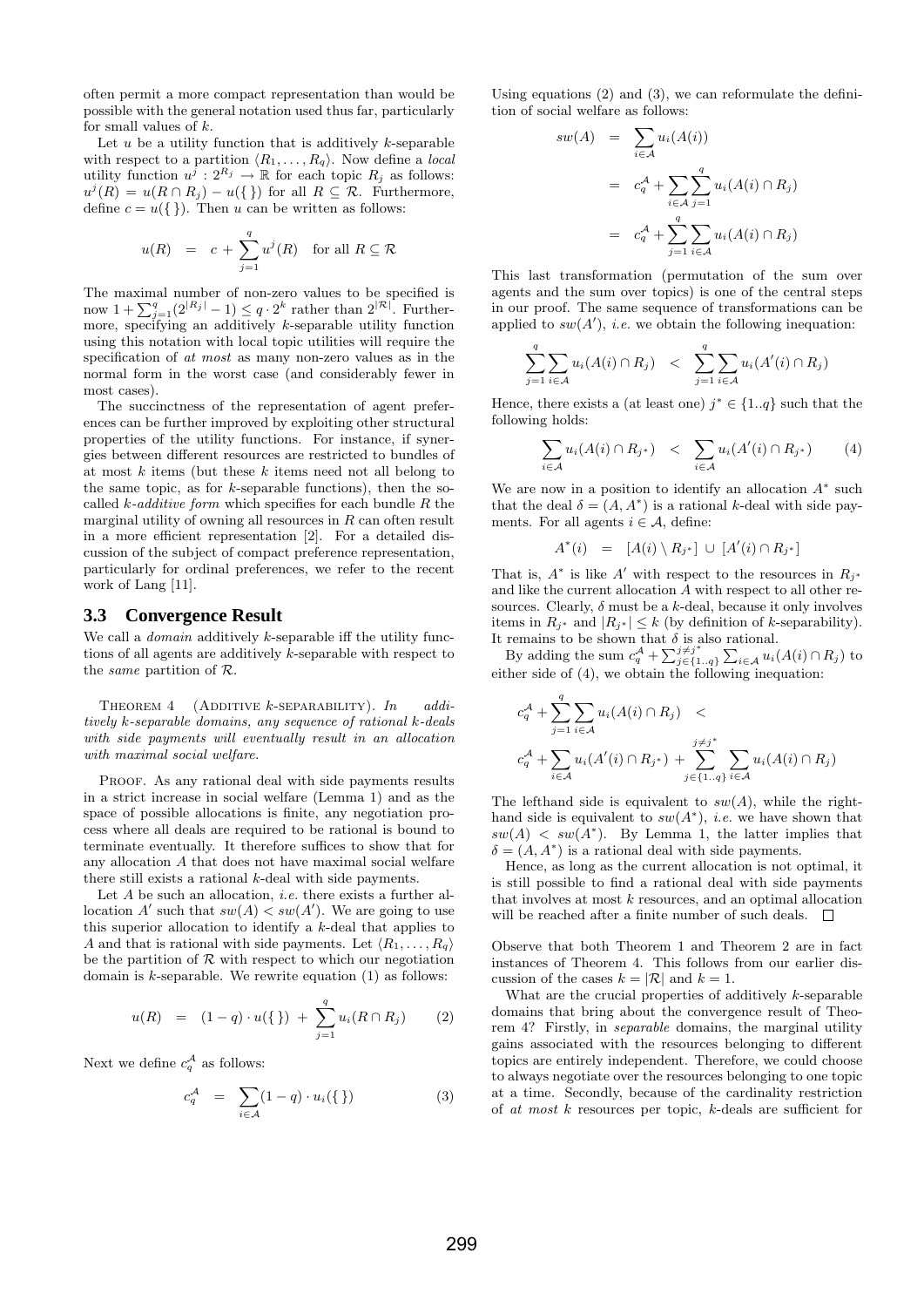this kind of negotiation. Finally, the fact that, in additively k-separable domains, overall utility is defined as the sum of local topic utilities means that an allocation that maximises social welfare with respect to every individual topic will also maximise social welfare at the global level.

This last remark also explains why there can be no similar result for the framework without side payments, where we aim at negotiating Pareto optimal allocations. In additively k-separable domains, Pareto optimality with respect to individual topics does not entail Pareto optimality with respect to the full set of resources. Our aim for the next section will be to identify a variant of k-separability that *does* allow the property of Pareto optimality to transfer in this manner and that therefore allows us to prove a convergence result for rational  $k$ -deals without side payments.

# **4. LEXICOGRAPHIC** k**-SEPARABILITY**

In this section, we introduce the class of *lexicographically*  $k$ separable preference relations. As for additively k-separable domains, in lexicographic k-separable domains the set of resources  $R$  can be divided into several preferentially independent topics of at most  $k$  resources each. In addition, agents agree on the relative importance of different topics. As we shall see, this domain restriction is sufficient to guarantee that rational  $k$ -deals without side payments will eventually lead to a Pareto optimal allocation.

# **4.1 Definition of Lexicographic** k**-separability**

In this section, we are going to be concerned with negotiation problems with ordinal preferences, so we define the concept of lexicographic k-separability with respect to preference relations rather than utility functions.

DEFINITION 7 (LEXICOGRAPHIC k-SEPARABILITY). Let  $P = \langle R_1, \ldots, R_q \rangle$  be an ordered partition of R. A preference relation  $\prec$  is called lexicographically k-separable wrt. P iff (i)  $|R_j| \leq k$  for all  $j \in \{1..q\}$  and (ii) there exist preference relations  $\preceq_{R_1}, \ldots, \preceq_{R_q}$  on  $2^{R_1}, \ldots, 2^{R_q}$ , respectively, and an index  $i \leq q$  such that the following holds for all bundles  $R, R' \subseteq \mathcal{R}$ :

$$
R \prec R' \quad \text{iff} \quad (R \cap R_i) \prec_i (R' \cap R_i) \text{ and}
$$
  

$$
(R \cap R_j) \sim_j (R' \cap R_j) \text{ for all } j < i
$$

If there are no restrictions on the cardinality of topics, we also speak of lexicographically separable preference relations (without specifying a value  $k$ ). A lexicographically  $k$ -separable *utility function* is a utility function that induces a lexicographically k-separable preference relation.

Intuitively, lexicographic k-separability is much stronger a condition than additive k-separability. Indeed, any lexicographically k-separable preference relation is representable by an additively k-separable utility function [9]. We should stress, however, that this does not mean that every lexicographic  $k$ -separable utility function is also additively  $k$ separable.

# **4.2 Convergence Result**

As indicated at the end of Section 3, a crucial prerequisite for proving a convergence result for Pareto optimality would be to show that this property transfers from individual topics to the full set of resources. This is the purpose of the following lemma:

LEMMA 2 (TRANSFER). Let  $P = \langle R_1, \ldots, R_q \rangle$  be an ordered partition of  $\mathcal R$  and let  $\mathcal P = \langle \mathcal R, \mathcal A, \preceq_1, \ldots, \preceq_n, A_0 \rangle$  be a negotiation problem with ordinal preferences such that  $\preceq_i$  is lexicographically k-separable wrt. P for all  $i \in A$ . For every  $j \in \{1..q\}$ , define the j-projection  $\mathcal{P}^j$  of  $\mathcal P$  as the negotiation problem  $\mathcal{P}^j = \langle R_j, \mathcal{A}, \preceq_1^j, \ldots, \preceq_n^j, A_0^j \rangle$ , where  $\preceq_i^j$  is the restriction of  $\preceq_i$  to  $2^{R_j}$  and for any allocation A (including  $A_0$ ),  $A^j$  is defined by  $A^j(i) = A(i) \cap R_j$  for all  $i \in \mathcal{A}$ . Then an allocation A is Pareto optimal for  $P$  iff  $A^j$  is Pareto *optimal for*  $\mathcal{P}^j$  *for all*  $j \in \{1..q\}$ *.* 

PROOF. First, let A be an allocation for  $P$  and suppose that for some j,  $A^j$  is not Pareto optimal for  $\mathcal{P}^j$ . Then there exists an allocation  $B^j$  of the resources in  $R_j$  such that  $B^j$ Pareto-dominates  $A^j$  for the problem  $\mathcal{P}^j$ . Consider then the allocation A' identical to A for all  $l \neq j$  and where  $A<sup>j</sup>$ is replaced by  $B^j$ , that is:

$$
A'(i) = \bigcup_{l \neq j} A^l(i) \cup B^j(i) \text{ for all } i \in \mathcal{A}
$$

 $B^j$  Pareto-dominates  $A^j$  for  $\mathcal{P}^j$ , therefore we have (a) for all i,  $A^j \preceq_i^j B^j$  and (b) there is an i<sup>\*</sup> such that  $A^{j'} \preceq_i^j A$  $B^j$ . Furthermore, for every agent i and every  $l \neq j$  we have  $A^{l}(i) = A^{l}(i)$ , therefore  $A^{l} \sim_{i} A^{l}$ . Now, since  $\preceq_{i}$ is lexicographically separable wrt.  $P$ , we get: (a') for all  $i$ ,  $A \preceq_i A'$  and (b')  $A \prec_{i^*} A'$ . This shows that A' Paretodominates  $A$  wrt.  $P$ , therefore  $A$  is not Pareto optimal.

Conversely, suppose that A is not Pareto optimal and let then be  $A'$  such that  $A'$  Pareto-dominates  $A$  wrt.  $P$ . Now, for all  $i \in \mathcal{A}$ , let  $d(A, A', i) = min\{l | A^l \prec_i A'^l\}$  and  $j^* =$  $min{d(A, A', i) | i \in \mathcal{A}}$ . The existence of j<sup>\*</sup> is guaranteed by the fact that A' Pareto-dominates A. Now, let  $l < j^*$ and let i be some agent. From the definition of  $j^*$  it cannot be the case that  $A^l \prec_i A'^l$ ; hence either  $A^l \sim_i A'^l$  or  $A^l \succ_i$  $A^{l}$ . Now, if we had  $A^{l} \succ_{i} A^{l}$  then we would have  $A \succ_{i}$ A' (just consider the smallest l such that  $A^l \succ_i A'^l$  and apply the definition of lexicographic  $k$ -separability), which would contradict the assumption that  $A'$  Pareto-dominates A. Therefore, (a) for all  $l < j^*$  and all agents i,  $A^l \sim_i A'^l$ . Lastly, if for some agent i we had  $A^{j^*} \succ_i A'^{j^*}$  then, due to (a), we would have  $A \succ_i A'$ , which again contradicts the fact that  $A'$  Pareto-dominates  $A$ ; therefore, for every agent i, either  $A^{j^*} \sim_i A'^{j^*}$  or  $A^{j^*} \prec_i A'^{j^*}$ , with  $A^{j^*} \prec_i A'^{j^*}$ holding for at least one i (by definition of  $j^*$ ). Therefore,  $A'^{j^*}$  Pareto-dominates  $A^{j^*}$ . In other words, there is indeed a j (namely  $j^*$ ) such that  $A^j$  is not Pareto optimal for  $\mathcal{P}^j$ .

We are now in a position to prove the desired convergence result for Pareto optimal outcomes. A domain is called lexicographically k-separable iff the preference relations of all agents are lexicographically k-separable with respect to the same ordered partition.

THEOREM 5 (LEXICOGRAPHIC  $k$ -SEPARABILITY). In lexicographically k-separable domains, any sequence of rational k-deals without side payments will eventually result in a Pareto optimal allocation of resources.

PROOF. First observe that there can be no infinite sequence of rational deals without side payments (because in each deal at least one of the agents moves to a strictly preferred bundle). Therefore, it is sufficient to show that for any allocation A that is not Pareto optimal, it is still possible to implement a rational k-deal without side payments.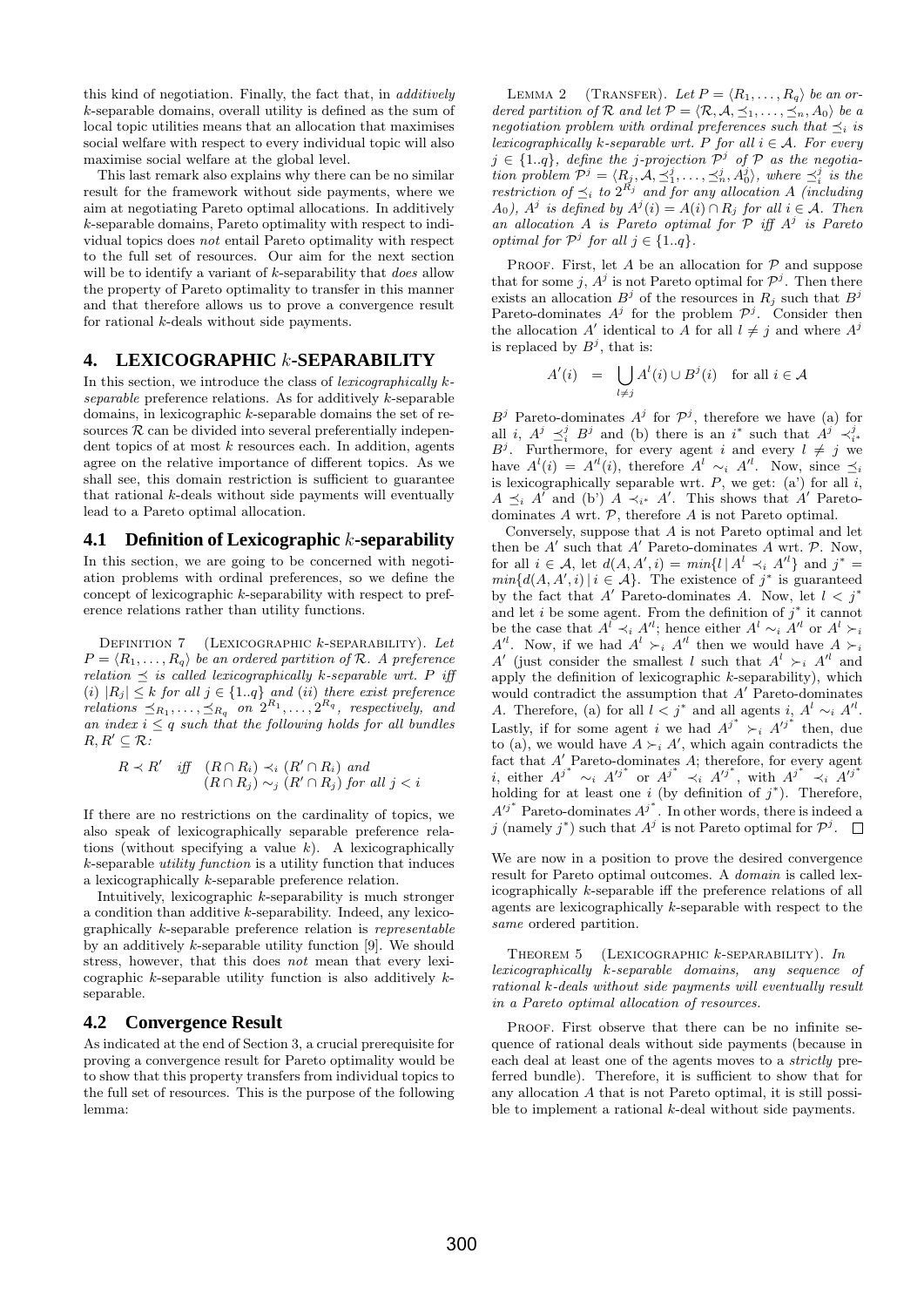Let  $P = \langle R_1, \ldots, R_q \rangle$  be an ordered partition of R and let  $\mathcal{P} = \langle \mathcal{R}, \mathcal{A}, \preceq_1, \ldots, \preceq_n, A_0 \rangle$  be a negotiation problem such that  $\preceq_i$  is lexicographically k-separable with respect to P for all  $i \in \mathcal{A}$ . Now, let A be an allocation that is not Pareto optimal for P. By Lemma 2, there exists a  $j \in \{1..q\}$  such that the allocation  $A^j$  of the *j*-projection  $\mathcal{P}^j$  of  $\mathcal P$  is not Pareto optimal either. Hence, by Theorem 3, there exists a rational deal without side payments for the negotiation problem  $\mathcal{P}^j$ , starting from allocation  $A^j$ . This deal involves at most k resources (namely only resources from  $R_i$ ) and it must be rational for  $P$  as well.  $\Box$ 

For  $k = |\mathcal{R}|$  and  $q = 1$ , Theorem 5 reduces to Theorem 3. (The use of the latter result has simplified our proof of Theorem 5, but a direct proof is possible as well.)

# **5. NECESSARY CONDITIONS**

We have seen earlier that additive  $k$ -separability is a sufficient condition for rational k-deals with side payments to converge to an allocation with maximal social welfare (Theorem 4). Is it also also a necessary condition?

In this section, we first give a negative answer to this question by constructing a simple counterexample. We then investigate whether there exists any sufficient condition on utility functions that is also necessary in this sense. As we shall see, there are at least two interpretations of the concept of a necessary and sufficient condition. The first of these would be a condition on single functions (to be met by the utility functions of all agents). The second would be a condition on profiles of utility functions directly. We are going to discuss two negative results: there can be no condition of the first type and verifying the second type of condition is computationally intractable.

The discussion in this section applies to negotiation problems with numerical preferences and to deals with side payments.

# **5.1 Example**

The following example demonstrates that there are scenarios where not all agents have additively k-separable utility functions, but negotiating an allocation with maximal social welfare by means of rational k-deals with side payments is still possible for any given initial allocation. Suppose  $\mathcal{R} = \{r_1, r_2\}$  and there are two agents with utility functions  $u_1$  and  $u_2$ :

| $u_1(\{\})$      | $= 90$ | $u_2(\{\})$                    | $= 90$ |
|------------------|--------|--------------------------------|--------|
| $u_1({r_1})$     | $=$ 93 | $u_2({r_1})$                   | $= 90$ |
| $u_1({r_2})$     | $=$ 95 | $u_2({r_2})$                   | $= 90$ |
| $u_1({r_1,r_2})$ | $=$ 98 | $u_2(\lbrace r_1,r_2 \rbrace)$ | $= 50$ |

While  $u_1$  is additively 1-separable,  $u_2$  is not. The optimal allocation is the allocation where agent 1 owns both items. Furthermore, as may easily be checked, any 1-deal that involves moving a single resource from agent 2 to agent 1 is rational. Hence, rational 1-deals are sufficient to move to the optimal allocation for this scenario, despite  $u_2$  not being 1-separable.

It is not difficult to construct examples like this. To find this particular one, we have taken another example like the above but with  $u_2({r_1, r_2}) = 90$  as a starting point. Now  $u_2$  is additively 1-separable as well and Theorem 4 applies, telling us that rational 1-deals are guaranteed to suffice for any initial allocation. We have then revised the value for

 $u_2({r_1, r_2})$  downwards to make the worst allocation even worse. Clearly, this local change does not affect the qualitative structure of the negotiation domain, and any deal that has been rational in the original setting remains to be so after the revision. However, what local changes of this kind are possible depends on the concrete example under consideration. Therefore, this approach is not helpful in identifying an interesting class of utility functions that permit rational negotiation with k-deals.

## **5.2 Notions of Necessity**

A negotiation domain is characterised by the utility functions of the agents in the system. We say that the profile of utility functions  $\langle u_1..u_n \rangle$  permits k-deal negotiation iff any sequence of rational k-deals with side payments will eventually result in an allocation with maximal social welfare for any given initial allocation. For instance, as Theorem 4 has shown, any profile  $\langle u_1..u_n \rangle$  where all  $u_i$  are additively k-separable with respect to the same partition of  $\mathcal R$  permits k-deal negotiation.

For the following definitions, assume the set of agents  $A$ , the set of resources  $R$ , and the parameter k are all fixed:

- A condition Cond on single utility functions is called necessary and sufficient for k-deal negotiation iff all profiles  $\langle u_1..u_n \rangle$  that meet  $Cond(u_i)$  for all  $i \in \mathcal{A}$  and only those permit k-deal negotiation.
- A condition Cond on profiles of utility functions is called necessary and sufficient for  $k$ -deal negotiation iff all profiles  $\langle u_1..u_n \rangle$  that meet  $Cond(u_1..u_n)$  and only those permit k-deal negotiation.

# **5.3 Conditions on Single Utility Functions**

We show that it is impossible to find a necessary and sufficient condition on single utility functions for k-deal negotiation. We give the proof for  $k = 1$  (the proof for  $k > 1$ ) is similar). Of course, the number of resources needs to exceed  $k$  for this result to be valid (otherwise the tautological condition would be both necessary and sufficient).

THEOREM 6 (INEXISTENCE). There exists no necessary and sufficient condition on single utility functions for 1-deal negotiation over more than one resource.

PROOF. Let  $\mathcal{R} = \{r_1, \ldots, r_p\}$  with  $p > 1$ . Assume that Cond is a necessary and sufficient condition for 1-deal negotiation. By Theorem 2, all utility profiles consisting of additive functions permit 1-deal negotiation; therefore all additive functions must meet Cond. We define the class of quasiconstant utility functions as those satisfying  $u(R) = u(R')$ for all non-empty bundles R and  $R'$ , and  $u({}) = 0$ . Clearly, any utility profile  $\langle u_1..u_n \rangle$  where each  $u_i$  is quasi-constant also permits 1-deal negotiation, i.e. all quasi-constant utility functions meet Cond as well. Now, let us consider the following two utility functions  $u_1$  and  $u_2$ :

- $u_1({\{\}) = 0; u_1(R) = 1$  for every  $R \neq {\{\}};$
- $u_2$  is the additive utility function with  $u_2({r_1}) = \frac{1}{4}$ ,  $u_2({r_2}) = \frac{3}{4}$ , and  $u_2({r_j}) = 0$  for every  $j > 2$ .

Lastly, for each  $i > 2$  let  $u_i(R) = 0$  for all R. The function  $u_1$  is pseudo-constant;  $u_2, \ldots, u_n$  are additive. Therefore,  $u_i$  meets *Cond* for every  $i \in \mathcal{A}$ .